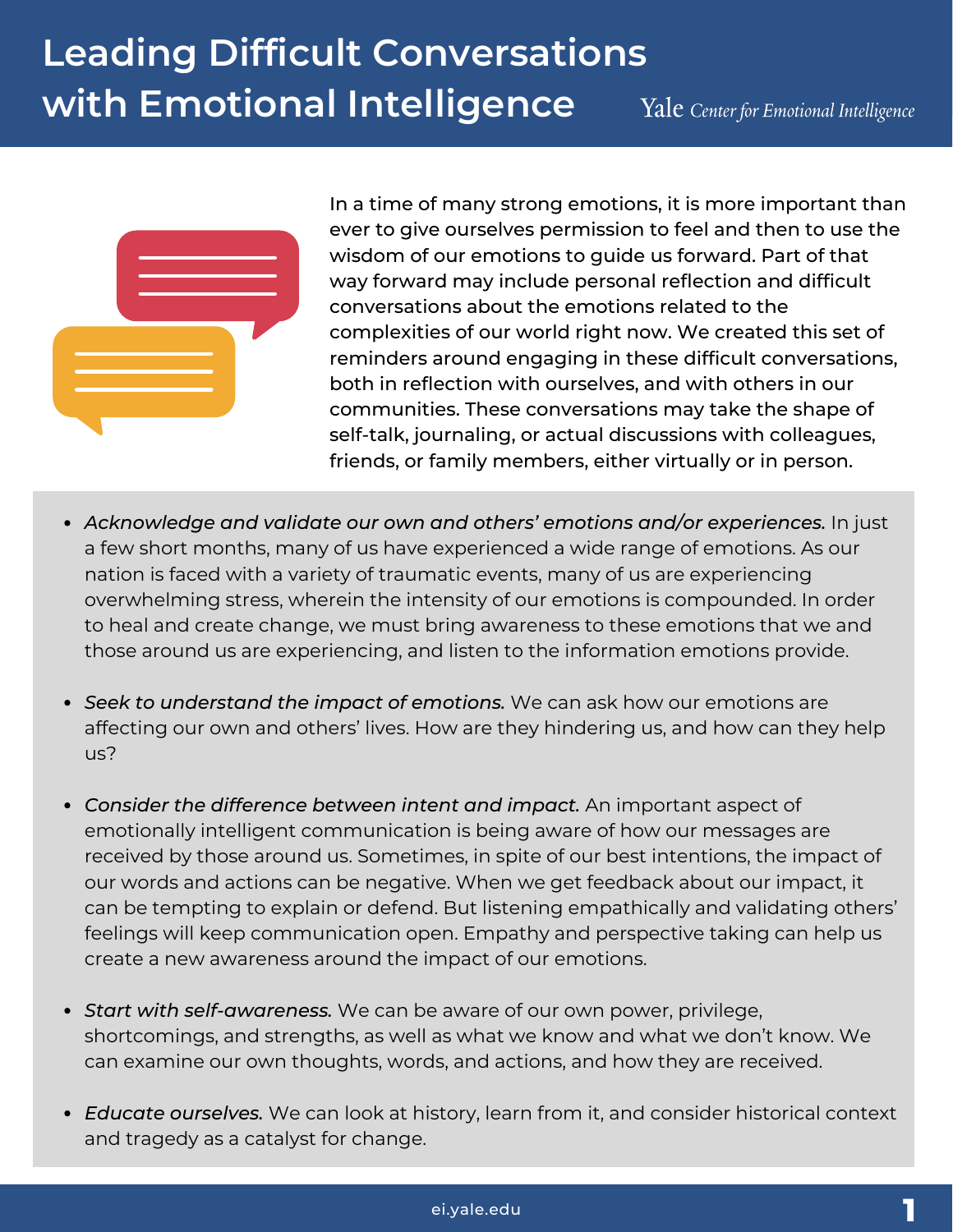# **Leading Difficult Conversations with Emotional Intelligence**

Yale Center for Emotional Intelligence

- *Analyze the data.* We can examine our own belief systems and behavior. We can ask: Am I assuming the other person is feeling a certain way? What might have shaped my beliefs and behavior? Do my thoughts and actions align with how I want to think, how I want to act?
- *Really listen.* We listen with our whole selves when we try to avoid planning what we'll say and instead focus on who is speaking, what is being said, how it's being said, and what it means. We must be willing to be patient, to be surprised, to learn something new.
- *Identify what we need to heal. It is important to practice self-care and consider what we each need right now.* This may be people, activities, conversations, or simply space to reflect or rest. We can consider and honor the requests we each need to make of ourselves and others in order to have our needs met.
- *Envision the change we want to see.* We can ask: What do we want to change? What does that look like? When we create a clear picture of what that looks like and feels like, we can begin to imagine actionable steps to create those changes.
- *Identify what we need to move forward.* When we focus on learning, growing, changing, and rebuilding, we can ask: What do we need in order to get there? How can we get what we need?
- *Build a repertoire of strategies.* As we identify and try out strategies that help us manage our emotions and work toward solutions to move forward, we can record our triumphs and challenges, revise our plans, and share what works with others.
- *Consider what is realistic.* We can ask: What variables can we accept as beyond our individual control right now? What is within our reach? What can we actually do individually, collectively, and over time?
- *Celebrate successes.* In times when struggles are many and victories are few, the celebration of small successes becomes critical. Being an educator is one of the strongest sources of activism. As district and school leaders and as educators, we've already been doing the hard work. We know how to cultivate social and emotional skills, compassion, and empathy. We can ask ourselves: How can we continue, and perhaps deepen, the work?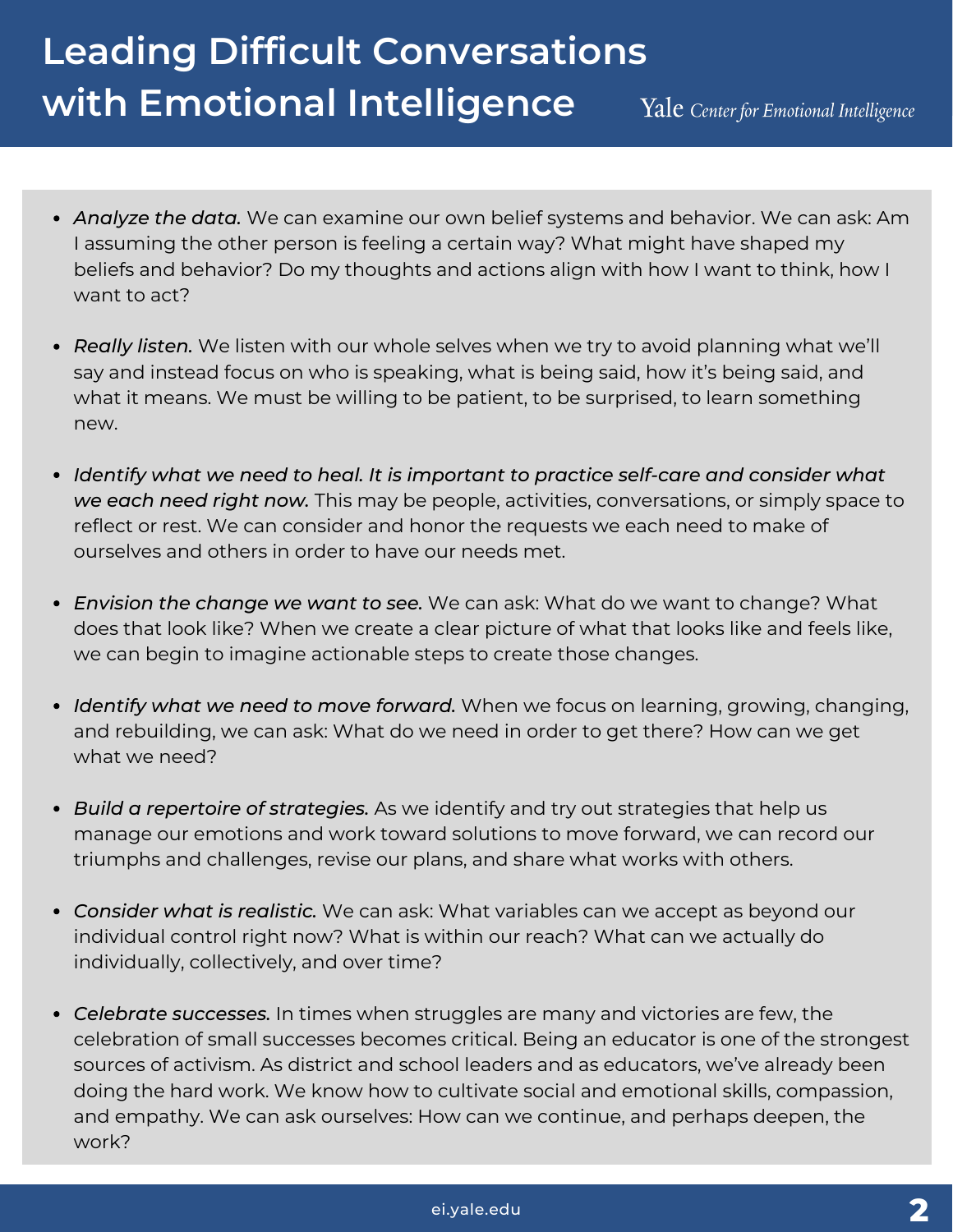# **Leading Difficult Conversations with Emotional Intelligence**

Yale Center for Emotional Intelligence

- *Express gratitude.* We can reflect on who we're thankful for and why. We can connect with them to show how much we appreciate and value them.
- *Hold onto our values.* When we are shaken, we can hold on tight to what matters. We can ask ourselves: What do we value the most, and how can we keep these values close? How can we live our values in our actions?
- *Take our time and respect that others may be moving at a different pace.* We all need to go through our emotions and our situations at different speeds. Some people will need to focus on healing. Others will be ready to move full speed ahead with change. When in conversation with groups of colleagues or friends, it's important to remember this, allowing people to choose to just listen, pass on participating actively in the conversation, or engaging in a more active way.
- *Feed what we want to grow.* Though we must give ourselves time and space to work through whatever we are feeling, at some point, there will come a time to focus on our hopes, our vision for change and a better future, and the opportunities and steps we can take to get there.
- *Commit to action steps (when ready).* When we're ready to do the hard work of creating change, we can ask: What is one thing we/I can do differently today, this week, right now to move forward?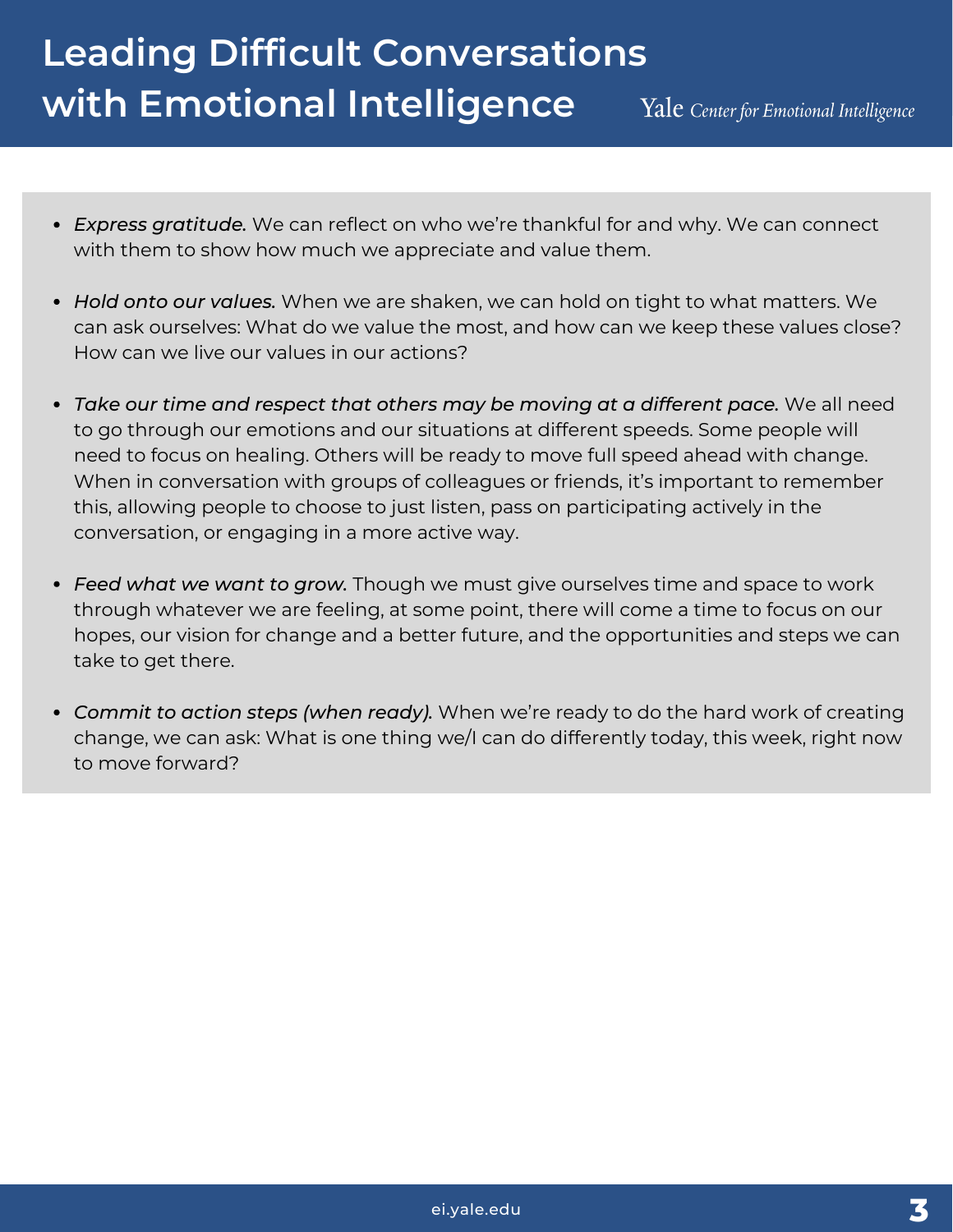## **Leading Difficult Conversations with Emotional Intelligence** Yale Center for Emotional Intelligence

### *In particular, in conversation with our children and students, we also can:*

- *Process everything that is happening, letting them be our guides.* Between distance learning, the reopening of schools with masks and different schedules, to new fears about violence and curiosities about the divisions of our nation, we can discuss these changes, how they feel, and how we can manage these feelings in helpful ways. We can let our children and students guide these conversations with us, ask questions about their needs, and create calming spaces for students to reflect and/or communicate with us.
- *Honor all feelings.* Explain that we have emotions for a reason, and that sometimes we just need quiet space to gather ourselves, grieve, and feel what we feel. It may be difficult for most parents and teachers to see our children in pain, or to let them see us hurting. Yet, when we give ourselves permission to feel the full force, depth, and range of our emotions, and we put names to those feelings, it can help us come to understand more about ourselves – what we fear, what we avoid, what we value, what we hold dear. Naming what we feel also helps us manage what we feel. Consider asking children or adolescents to journal about or paint their different emotions, or write a poem, and to explore what those emotions might be telling them about themselves. Exploring and understanding how we feel in a deeper way can be both empowering and lead to positive action.
- *Discuss the challenges.* Talking to our children and students about a range of challenging topics, even when they are young, can help prepare them for the trials that will inevitably come their way in life, and actually foster resilience. When we have conversations about challenging topics, young people learn that they can come to us, and they begin to learn about the skills needed to navigate adversity. They learn that we are comfortable discussing uncomfortable topics. We can consider the key messages we want them to take away from the conversation. Even if they have no direct experience, exploring challenging topics can foster empathy by helping them understand other people's life experiences better.
- *Model the behavior and skills we want to see.* As the adults in their lives, we can look at every interaction with our children and our students as an opportunity to teach empathy, compassion, and hope, and to work toward positive change and meaningful connections. As we engage in conversations about emotions and actions with our classroom, friends, and community, we are modeling courage and conversations for our students.